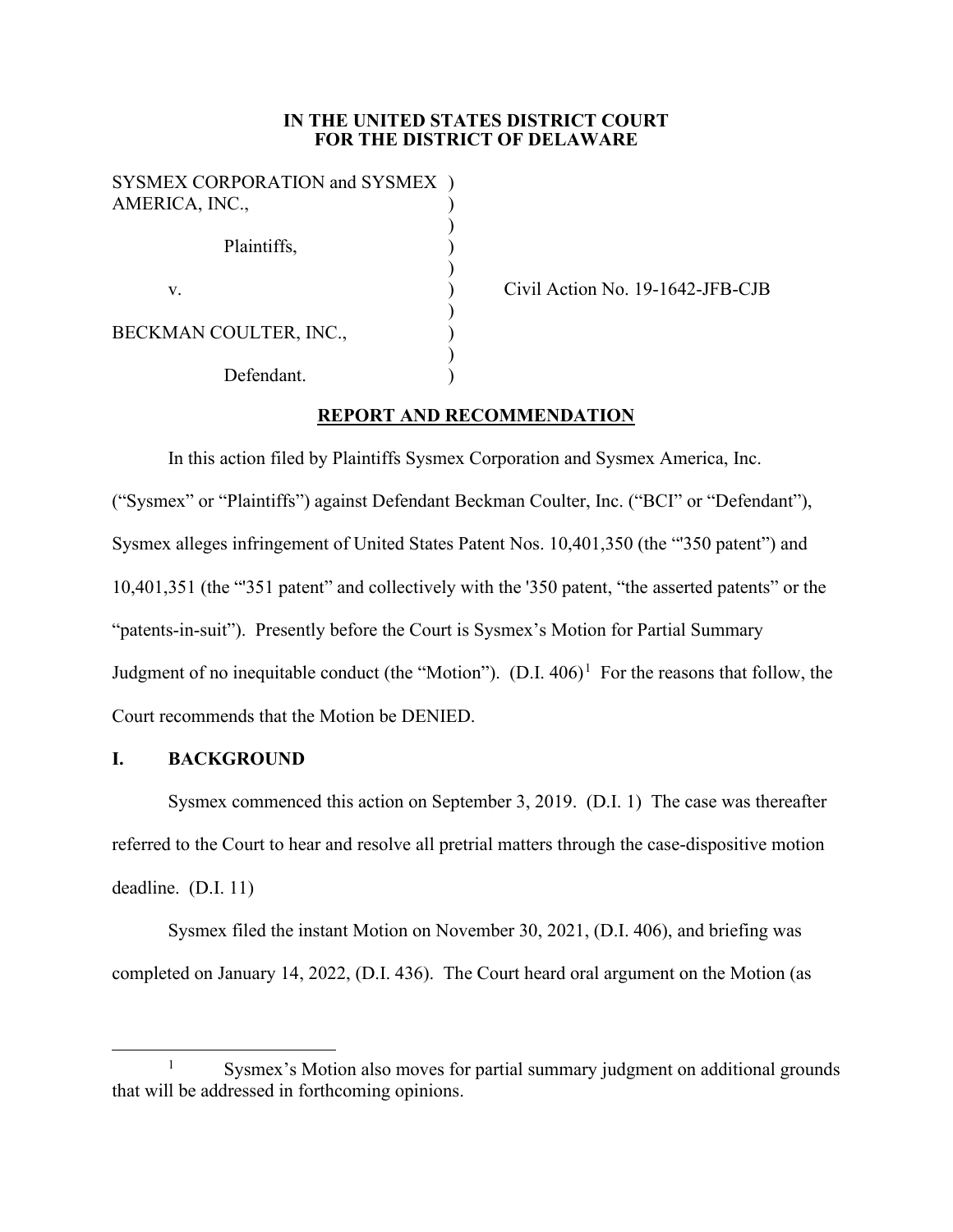well as on other summary judgment and *Daubert* motions) by videoconference on February 25, 2022. (D.I. 486 (hereinafter, "Tr.")) Following oral argument, the parties submitted supplemental letters with respect to the Motion. (D.I. 480; D.I. 484; D.I. 487)

The Court writes here primarily for the parties, and so any facts relevant to this Report and Recommendation will be discussed in Section III below.

#### **II. STANDARD OF REVIEW**

#### **A. Summary Judgment**

A grant of summary judgment is appropriate where "the movant shows that there is no genuine dispute as to any material fact and the movant is entitled to judgment as a matter of law." Fed. R. Civ. P. 56(a). The moving party bears the burden of demonstrating the absence of a genuine issue of material fact. *See Matsushita Elec. Indus. Co. v. Zenith Radio Corp.*, 475 U.S. 574, 585 n.10 (1986). If the moving party meets this burden, the nonmovant must then "come forward with specific facts showing that there is a *genuine issue for trial*." *Id.* at 587 (emphasis in original) (internal quotation marks and citation omitted). If the nonmoving party fails to make a sufficient showing on an essential element of its case with respect to which it has the burden of proof, the moving party is entitled to judgment as a matter of law. *Celotex Corp. v. Catrett*, 477 U.S. 317, 322-23 (1986). During this process, the Court will "draw all reasonable inferences in favor of the nonmoving party, and it may not make credibility determinations or weigh the evidence." *Reeves v. Sanderson Plumbing Prods., Inc.*, 530 U.S. 133, 150 (2000).

However, in order to defeat a motion for summary judgment, the nonmoving party must "do more than simply show that there is some metaphysical doubt as to the material facts." *Matsushita*, 475 U.S. at 586. The "mere existence of *some* alleged factual dispute between the parties will not defeat an otherwise properly supported motion for summary judgment; the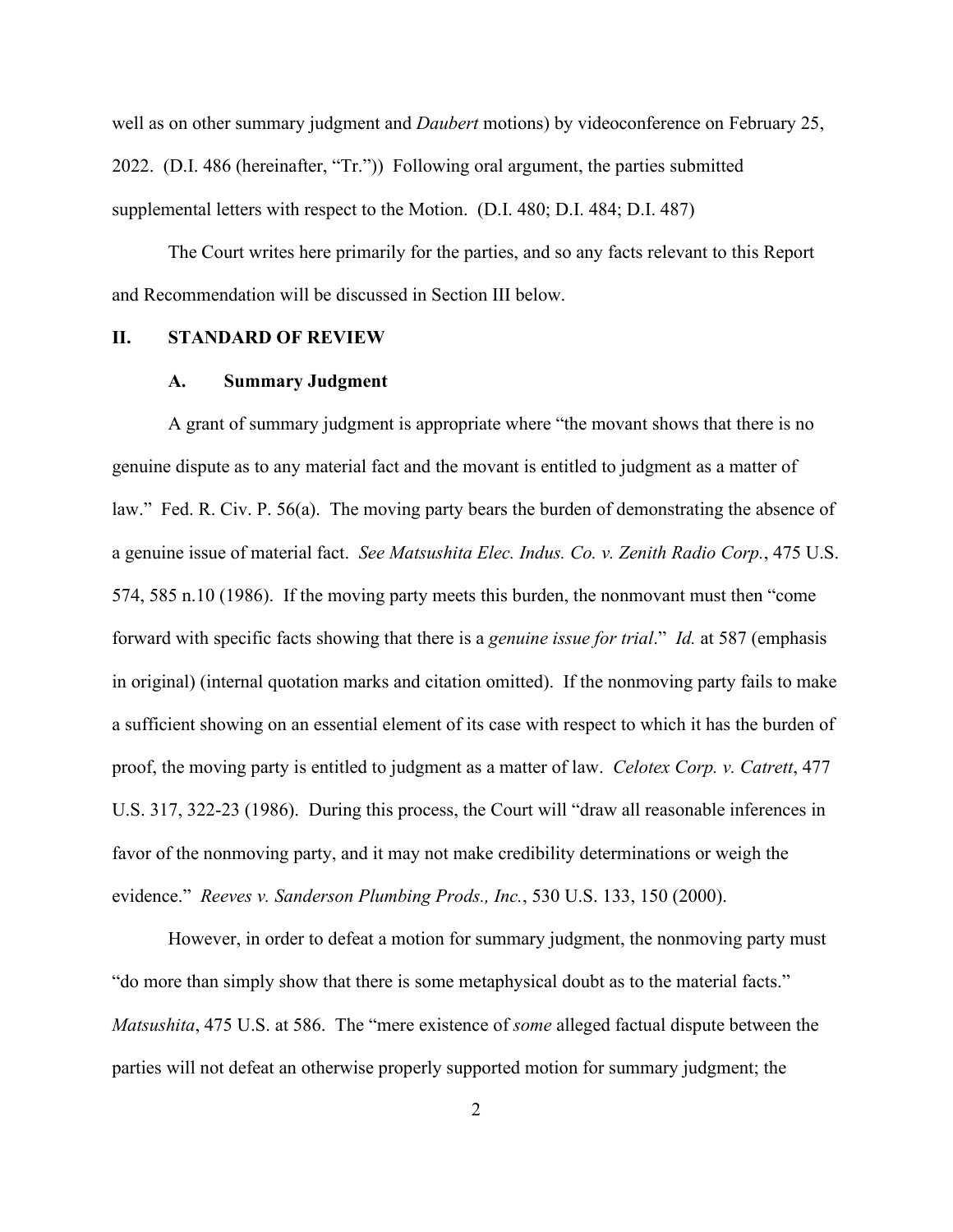requirement is that there be no *genuine* issue of *material* fact." *Anderson v. Liberty Lobby, Inc.*, 477 U.S. 242, 247-48 (1986) (emphasis in original). Facts that could alter the outcome are "material," and a factual dispute is "genuine" only where "the evidence is such that a reasonable jury could return a verdict for the nonmoving party." *Id.* at 248. "If the evidence is merely colorable . . . or is not significantly probative . . . summary judgment may be granted." *Id*. at 249-50 (internal citations omitted).

A party asserting that a fact cannot be—or, alternatively, is—genuinely disputed must support the assertion either by citing to "particular parts of materials in the record, including depositions, documents, electronically stored information, affidavits or declarations, stipulations (including those made for purposes of the motion only), admissions, interrogatory answers, or other materials"; or by "showing that the materials cited do not establish the absence or presence of a genuine dispute, or that an adverse party cannot produce admissible evidence to support the fact." Fed. R. Civ. P.  $56(c)(1)(A) & (B)$ .

#### **B. Inequitable Conduct**

"Inequitable conduct is an equitable defense to patent infringement that, if proved, bars enforcement of a patent." *U.S. Water Servs., Inc. v. Novozymes A/S*, 843 F.3d 1345, 1352 (Fed. Cir. 2016) (internal quotation marks and citation omitted). "A finding of inequitable conduct as to any single claim renders the entire patent unenforceable[.]" *Id.* (internal quotation marks and citation omitted).

To prevail on an inequitable conduct allegation, "the accused infringer must prove that the patentee acted with the specific intent to deceive the [United States Patent and Trademark Office ('PTO')]." *Therasense, Inc. v. Becton, Dickinson & Co.*, 649 F.3d 1276, 1290 (Fed. Cir. 2011). "In a case involving nondisclosure of information, clear and convincing evidence must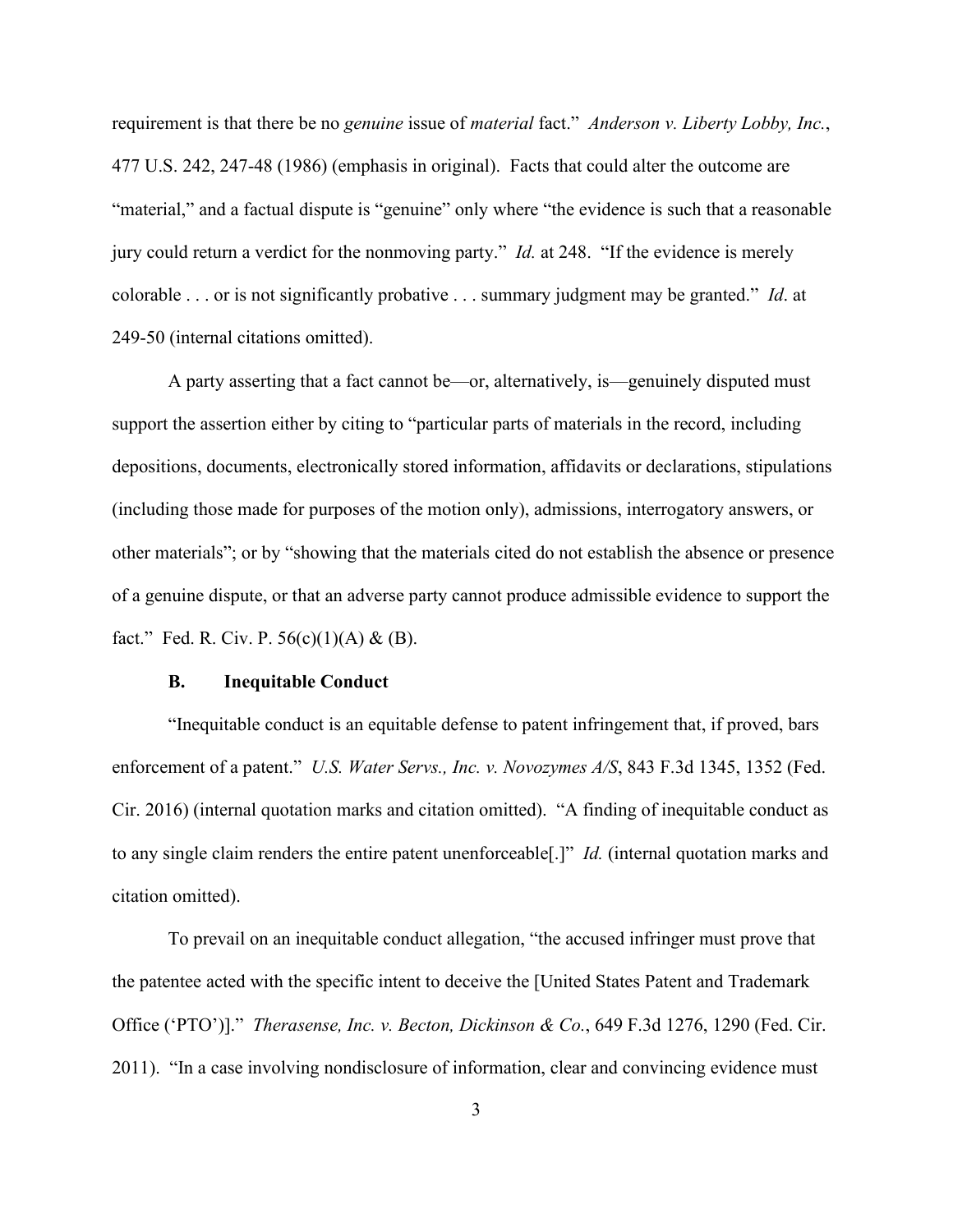show that the applicant *made a deliberate decision* to withhold a *known* material reference." *Id.* (emphasis in original) (internal quotation marks and citation omitted). While a court may infer intent from indirect and circumstantial evidence, "to meet the clear and convincing evidence standard, the specific intent to deceive must be the 'single most reasonable inference able to be drawn from the evidence.'" *Id.* (quoting *Star Sci., Inc. v. R.J. Reynolds Tobacco Co.*, 537 F.3d 1357, 1366 (Fed. Cir. 2008)). That is, the evidence must be sufficient to "*require* a finding of deceitful intent in light of all of the circumstances." *Id.* (emphasis in original) (internal quotation marks and citation omitted). Thus, if there are "multiple reasonable inferences that may be drawn, intent to deceive cannot be found." *Id.* at 1290-91. Inequitable conduct also requires a finding of but-for materiality; prior art is "but-for material" if the PTO would not have granted the patent had it been aware of that art. *Id.* at 1291.

#### **III. DISCUSSION**

In BCI's operative Second Amended Answer and Counterclaims, it asserts an inequitable conduct counterclaim and affirmative defense with respect to the asserted patents based on a theory of nondisclosure. (D.I. 302 at 11, 13-38, 41) On this front, BCI alleges that Sysmex's prosecuting attorney Tadashi Horie ("Horie") and two inventors of the asserted patents, Takaaki Nagai ("Nagai") and Noriyuki Narisada ("Narisada"), purposely withheld three types of material information relating to Sysmex's XE-2100 hematology analyzer during prosecution of the asserted patents: (1) the XE-2100 with Body Fluid Application; (2) the XE-2100 Main Unit Manual; and (3) XE-2100 IPU Manual (collectively, the "withheld information"). (*Id.* at 14-15, at ¶¶ 11-13; Tr. at 139-40)

Sysmex's XE-2100 device was first sold in 1999. (D.I. 302 at 19, at ¶ 24; D.I. 467 at ¶ 24) In March 2004, the United States Food and Drug Administration approved the Body Fluid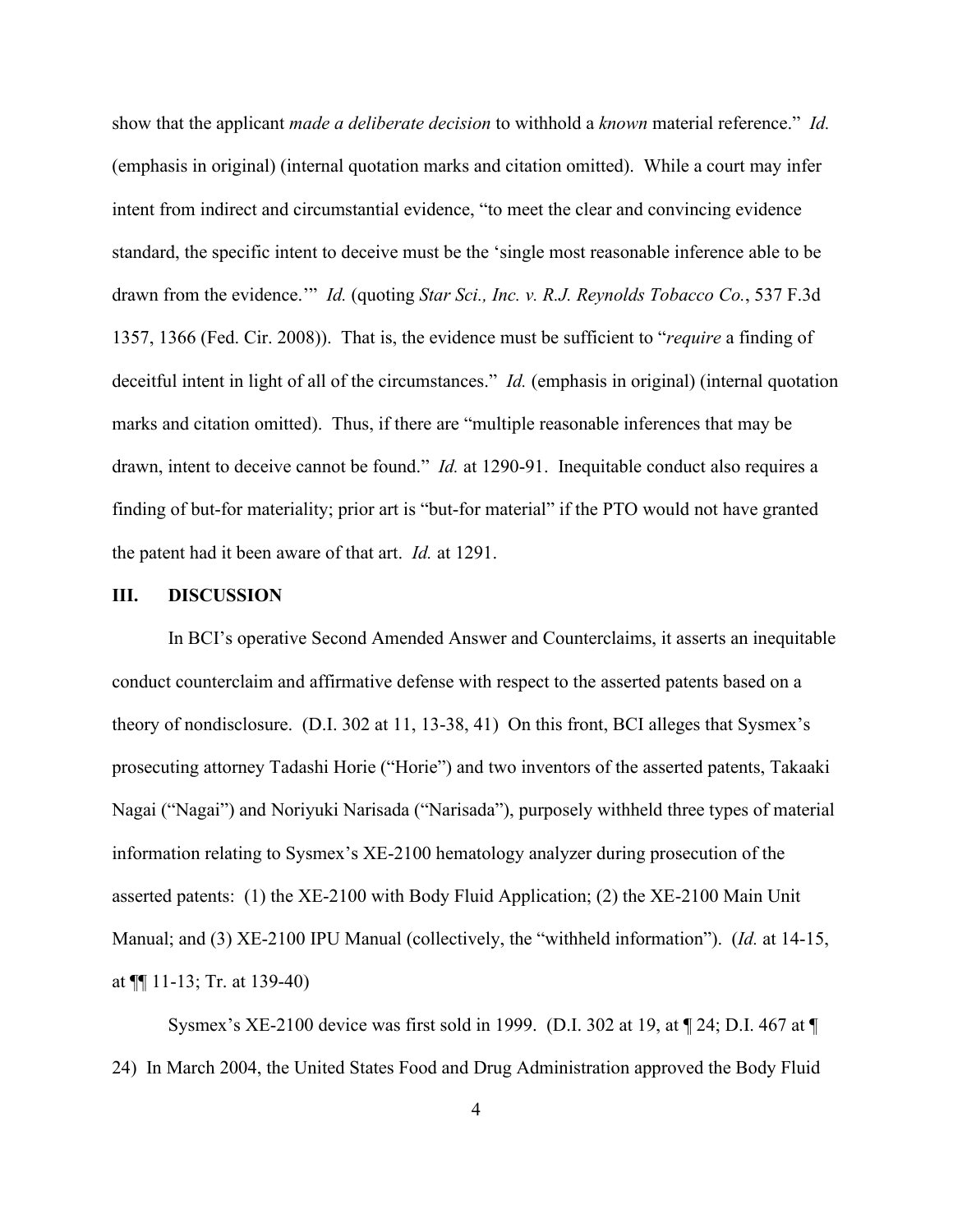Application for the XE-2100. (D.I. 302 at 20, at ¶ 26; D.I. 416, ex. 2; D.I. 467 at ¶ 26) The XE-2100 IPU Manual and the XE-2100 Main Unit Manual were published in 2004 and 2005, respectively. (D.I. 416, ex. 8 at 1; D.I. 430, ex. 45 at BCID002229) The XE-2100 IPU Manual contains Appendix C, which covers the XE-2100's Body Fluid Application. (*See, e.g.*, D.I. 416, ex. 8 at SCorp-Del00257530; *see also* D.I. 302 at 20, at ¶ 28)

Many years later, the applications for the '350 and '351 patents were filed. The applications were filed on December 10, 2018 and March 25, 2019, respectively, and both asserted patents issued on September 3, 2019. (D.I. 1, exs. A-B; <sup>2</sup> *see also* D.I. 407 at 4; D.I. 429 at 4 n.3) The asserted patents claim sample analyzers having a plurality of detectors for sensing blood samples or body fluid samples, including at least one multi-mode detector that can operate in both the blood measuring mode and the body fluid measuring mode. (D.I. 1 at  $\P$  13-16)

With the instant Motion, Sysmex contends that it is entitled to summary judgment of no inequitable conduct because BCI has presented no evidence demonstrating that the single most reasonable inference is that Horie, Nagai and Narisada knew of the withheld information during prosecution of the asserted patents and withheld it from the PTO with an intent to deceive. (D.I. 407 at 4; Tr. at 101, 170; *see also* Sysmex's Summary Judgment Presentation, Slide 58 ("Specific Intent to Deceive Must Be the Single Most Reasonable Inference")) According to Sysmex, while deceptive intent could be a reasonable inference, there is another equally reasonable or more reasonable inference that can be drawn from the facts: that these individuals did not have knowledge of the withheld information during prosecution of the asserted patents, and did not have an intent to deceive the PTO. (D.I. 407 at 4; D.I. 407 at 9 (Sysmex stating that

<sup>&</sup>lt;sup>2</sup> The asserted patents appear on the docket in this action more than once. Citations to the patents will simply be to the '350 patent and '351 patent.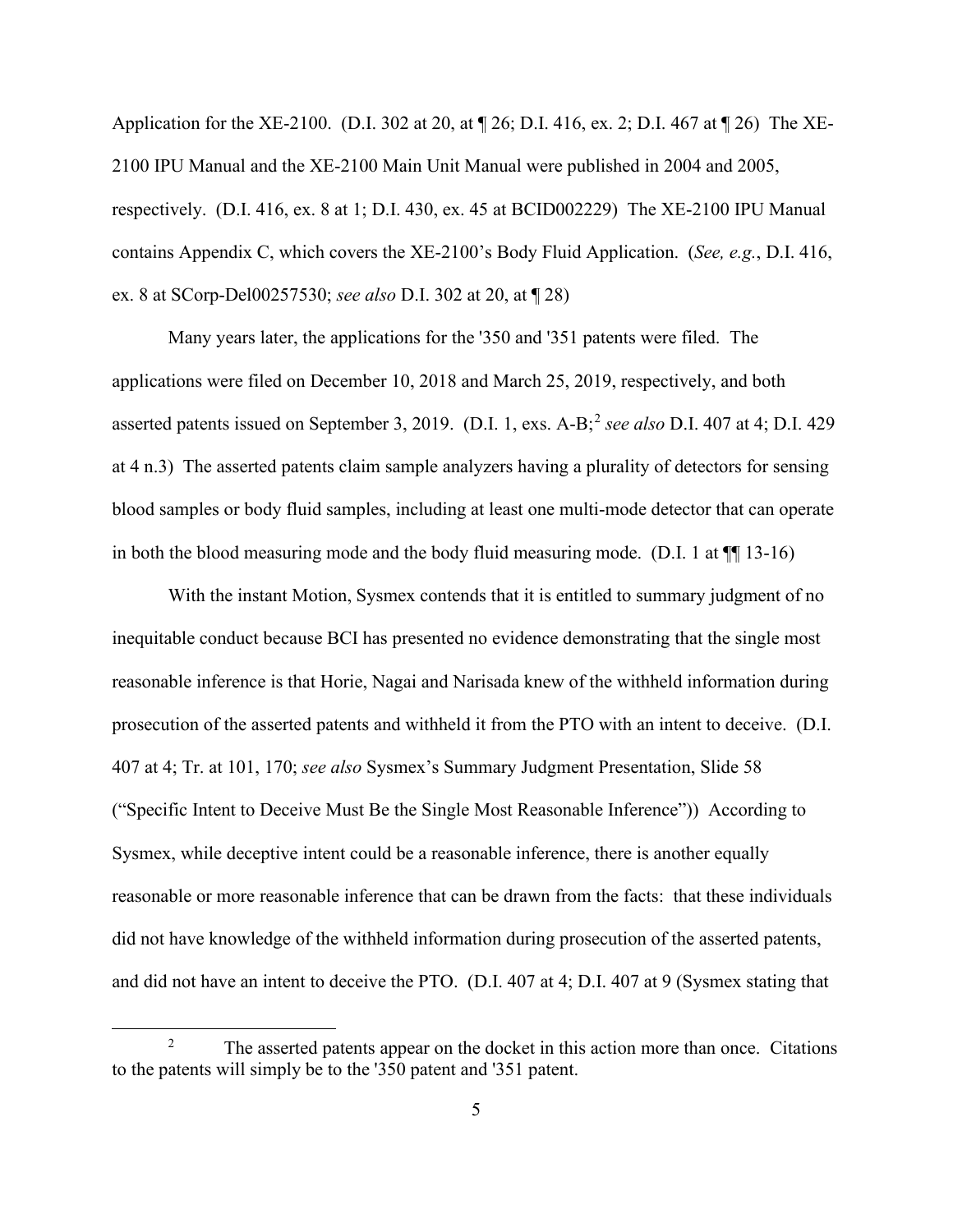an "equally reasonable, if not more reasonable, inference is that Horie did not have knowledge" of the withheld information, and thus did not have deceptive intent during prosecution of the asserted patents); *id.* at 13-14 (same with respect to Nagai); *id.* at 16-17 (same with respect to Narisada); Tr. at 170 (Sysmex's counsel asserting that in light of all the evidence, "there is more than one reasonable inference available here. There's multiple reasonable inferences."))<sup>3</sup> Thus, according to Sysmex, BCI's inequitable conduct defense must fail as a matter of law under the applicable legal standard with respect to deceptive intent. (D.I. 436 at 1)

For its part, BCI counters that: (1) Sysmex's Motion gets the applicable legal standard wrong, and that (2) multiple factual disputes regarding the knowledge and intent of Horie, Nagai and Narisada during prosecution preclude summary judgment of no inequitable conduct. (D.I. 429 at 5-6; Tr. at 138, 164) The Court will address these two issues in turn.

### **A. The Correct Legal Standard**

The Court assesses the legal standard-related dispute first. In that regard, BCI acknowledges that at trial, it must prove that deceptive intent is the single most reasonable inference to be drawn from the evidence. (D.I. 429 at 6; Tr. at 138) At the summary judgment stage, however, BCI contends that it need not *prove* that there are no other more reasonable or equally reasonable inferences. (Tr. at 138) Rather, BCI asserts that the proper inquiry here is whether, drawing all justifiable inferences in its favor, a reasonable fact finder *could find* that deceptive intent is the single most reasonable inference from the evidence. (D.I. 429 at 6; Tr. at 138-39; BCI's Summary Judgment Presentation, Slide 117)

<sup>&</sup>lt;sup>3</sup> Sysmex's Motion does not challenge the materiality of the withheld references, but instead focuses on the specific intent element of inequitable conduct. (*See* D.I. 429 at 3; D.I. 436 at 1) Thus, for purposes of this Motion, the Court can infer but-for materiality. (Tr. at 137- 38)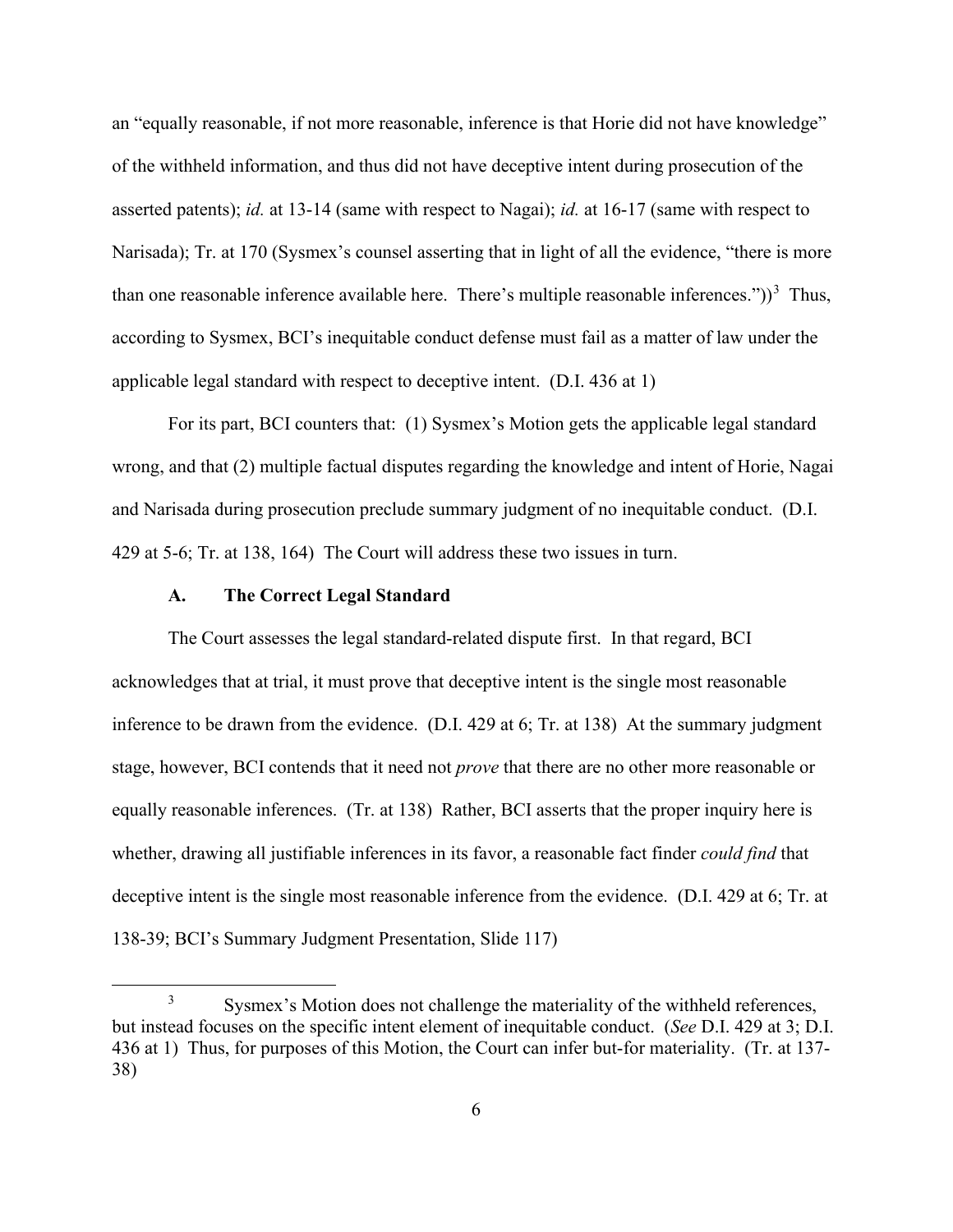The parties' dispute as to this issue (i.e., about how the applicable legal standard regarding deceptive intent at the summary judgment stage is properly framed) is an understandable one, as the caselaw is not in uniformity. On Sysmex's side, for example, there are cases where district courts have, at summary judgment: (1) assessed whether deceptive intent is the single most reasonable inference to draw from the evidence; (2) decided that it was not; and then (3) granted summary judgement of no inequitable conduct as a result. *See, e.g.*, *Baxter Int'l, Inc. v. CareFusion Corp.*, No. 15 C 9986, 2022 WL 981115, at \*8 (N.D. Ill. Mar. 31, 2022) (explaining that post-*Therasense*, it is "no longer the case" that "summary judgment motions for no inequitable conduct are rarely granted[,]" as summary judgment "is appropriate where the evidence does not support a finding that deceptive intent is the single most reasonable inference to be drawn therefrom"); *Lear Corp. v. NHK Seating of Am. Inc.*, Case No. 13-12937, 2022 WL 876021, at \*10 (E.D. Mich. Mar. 23, 2022) (granting summary judgment of no inequitable conduct where the evidence bearing on deceptive intent was "mixed" and there were multiple reasonable inferences that may be drawn, precluding a required finding of deceptive intent); *Illumina, Inc. v. BGI Genomics, Co.*, — F. Supp. 3d — , 2021 WL 4126005, at \*15 (N.D. Cal. Sept. 9, 2021) ("Given this record, drawing all reasonable inferences in [the non-movant's] favor, I cannot reasonably conclude that the single most reasonable inference for the failure to disclose [a] reference to the PTO was to intentionally deceive the PTO."); *Bal Seal Eng'g, Inc. v. Nelson Prods., Inc.*, Case No. 8:13-cv-01880-JLS-KESx, 2018 WL 4697255, at \*11-12 (C.D. Cal. Aug. 3, 2018) (granting motion for summary judgment of no inequitable conduct because "to survive summary judgment, [the non-movant] must show that 'the single most reasonable inference to be drawn from the evidence' is that [the inventor and patent counsel] had a specific intent to deceive the PTO in omitting the prior art[,]" but that "inferences of negligence or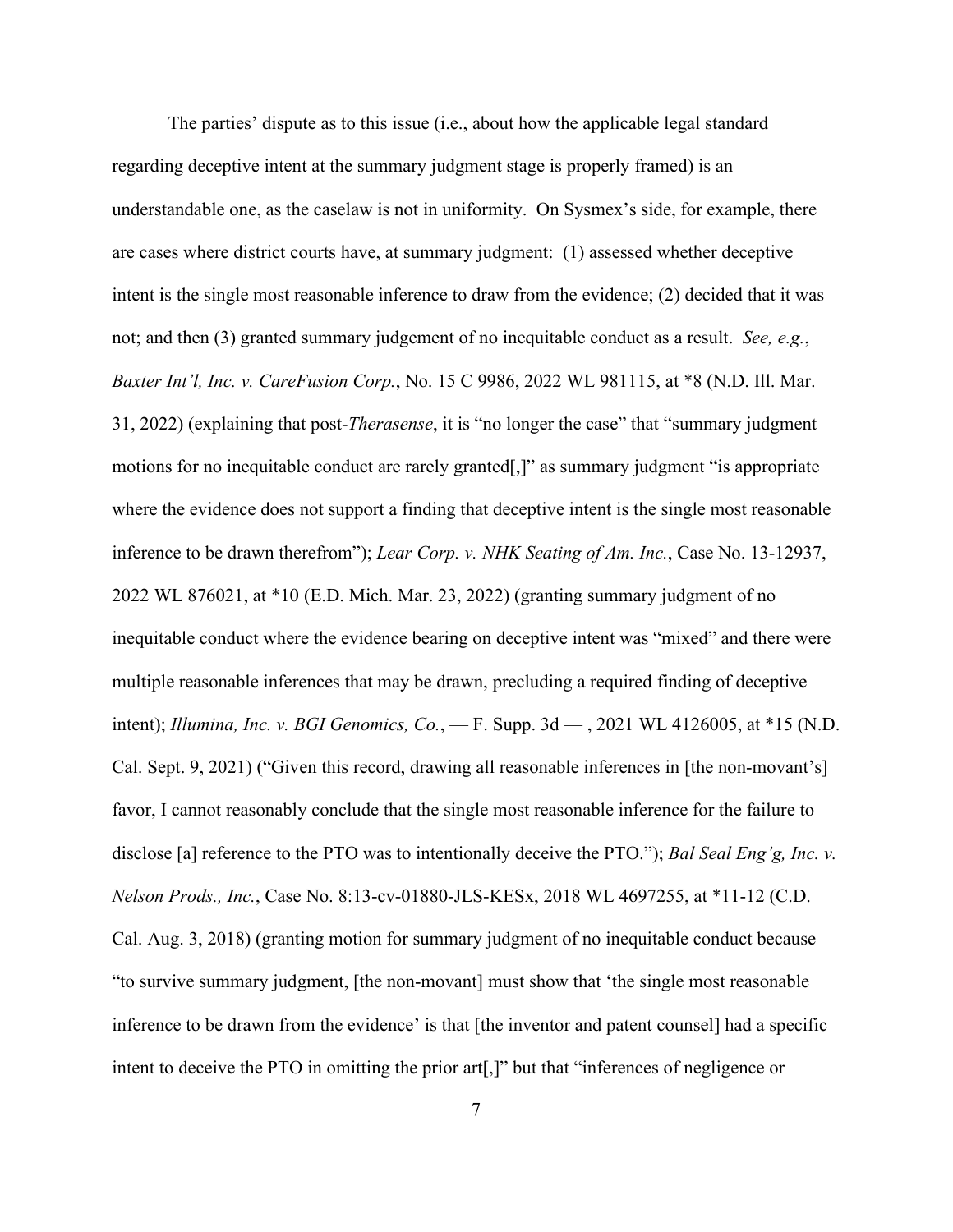carelessness could be drawn by a reasonable factfinder [which means that the non-movant] cannot, under the *Therasense* standard, show intent to deceive") (citing *Therasense*, 649 F.3d at 1290); *Exergen Corp. v. Brooklands Inc.*, 290 F. Supp. 3d 113, 129 (D. Mass. 2018) (granting a motion for summary judgment of no inequitable conduct where "[o]verall, there are multiple inferences that can be drawn from each of the withheld pieces of information. Brooklands does not present evidence to make deceptive intent the single most likely inference. Indeed, deceptive intent seems to the least likely of inferences"); *Navico Inc. v. Garmin Int'l, Inc.*, NO. 2:16-CV-00190-JRG-RSP, 2017 WL 3701189, at \*2 (E.D. Tex. Aug. 7, 2017) (recommending that the patentee's motion for summary judgment of no inequitable conduct be granted where the Court "concludes there are multiple reasonable inferences [for non-disclosure], no single one of which is the 'single most reasonable[]' [and therefore] as a matter of law, [the defendant] cannot show a 'specific intent' to deceive") (citation omitted), *report and recommendation adopted*, 2017 WL 3676787 (E.D. Tex. Aug. 25, 2017).

Nevertheless, in the Court's view, BCI's position regarding the applicable legal standard at the summary judgment stage must be the correct one. As noted above, it is undisputed that in order to prove inequitable conduct *at a trial*, BCI must demonstrate that specific intent to deceive is the single most reasonable inference that can be drawn from the evidence. *Therasense*, 649 F.3d at 1290; *see also, e.g.*, *Alcon Rsch., Ltd. v. Apotex, Inc.*, No. 1:09-cv-102-RLY-TAB, 2013 WL 2244338, at \*8 (S.D. Ind. May 21, 2013) (noting that *Therasense* "was an appeal from a bench trial, and sets forth the standard for *proving* inequitable conduct at trial") (emphasis in original). But we are not yet at the trial stage of this case; rather, we are at the summary judgment stage. So BCI should not be required to prove its case now—i.e., it should not have to actually demonstrate that deceptive intent *is* the single most reasonable inference. The focus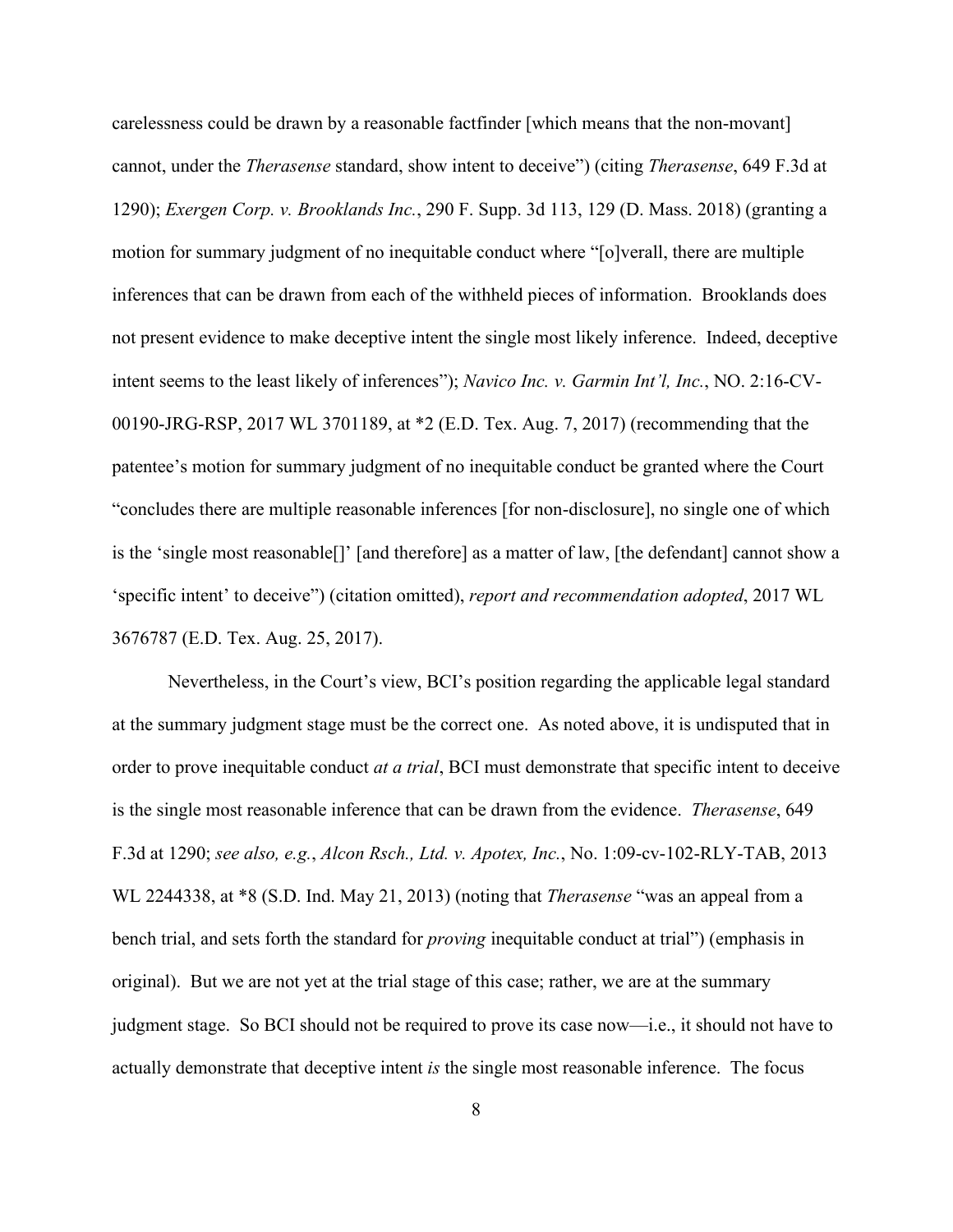instead should simply be on whether BCI has mustered sufficient evidence such that, at the trial stage, a factfinder *could reasonably conclude* that deceptive intent is the single most reasonable inference. *See Alcon Rsch.*, 2013 WL 2244338, at \*8 ("To prevail [on a motion for summary judgment of no inequitable conduct], [p]laintiffs have the burden of establishing the absence of an essential element of [d]efendants' case in accordance with the applicable standard of review."); *Unwired Planet, LLC v. Apple Inc.*, Case No. 13-cv-04134-VC, 2017 WL 1175379, at \*3 (N.D. Cal. Feb. 14, 2017) (explaining that "for the purpose of getting past a motion for summary judgment against [inequitable conduct], the test is necessarily somewhat less demanding" than proving that specific intent to deceive is the single most reasonable inference able to be drawn from the evidence).

Accordingly, the Court agrees with BCI that at this stage, "the inquiry is whether, viewing the evidence in the light most favorable to [BCI], no reasonable trier of fact could find the Applicants acted with the specific intent to deceive the PTO." *Alcon Rsch.*, 2013 WL 2244338, at \*8; *see also, e.g.*, *Unwired Planet*, 2017 WL 1175379, at \*3 (explaining that "for the purpose of getting past a motion for summary judgment against [inequitable conduct] . . . . [t]he question is not whether [defendant's] circumstantial evidence *requires* an inference of deceptive intent, but whether [the patentee's] presentation is sufficient to preclude a reasonable trier of fact from reaching that conclusion") (emphasis added). Put another way, summary judgment of no inequitable conduct should be denied if, drawing all reasonable inferences in favor of BCI, a reasonable factfinder *could reasonably find* that intent to deceive is the single most reasonable inference. *Sprint Commc'ns Co. LP v. Charter Commc'ns, Inc.*, C.A. No. 17-1734-RGA, 2021 WL 982728, at \*4-5 (D. Del. Mar. 16, 2021); *CliniComp Int'l, Inc. v. Athenahealth, Inc.*, CAUSE NO. A-18-CV-00425-LY, 2020 WL 7011769, at \*5 (W.D. Tex. Nov. 10, 2020); *Helios*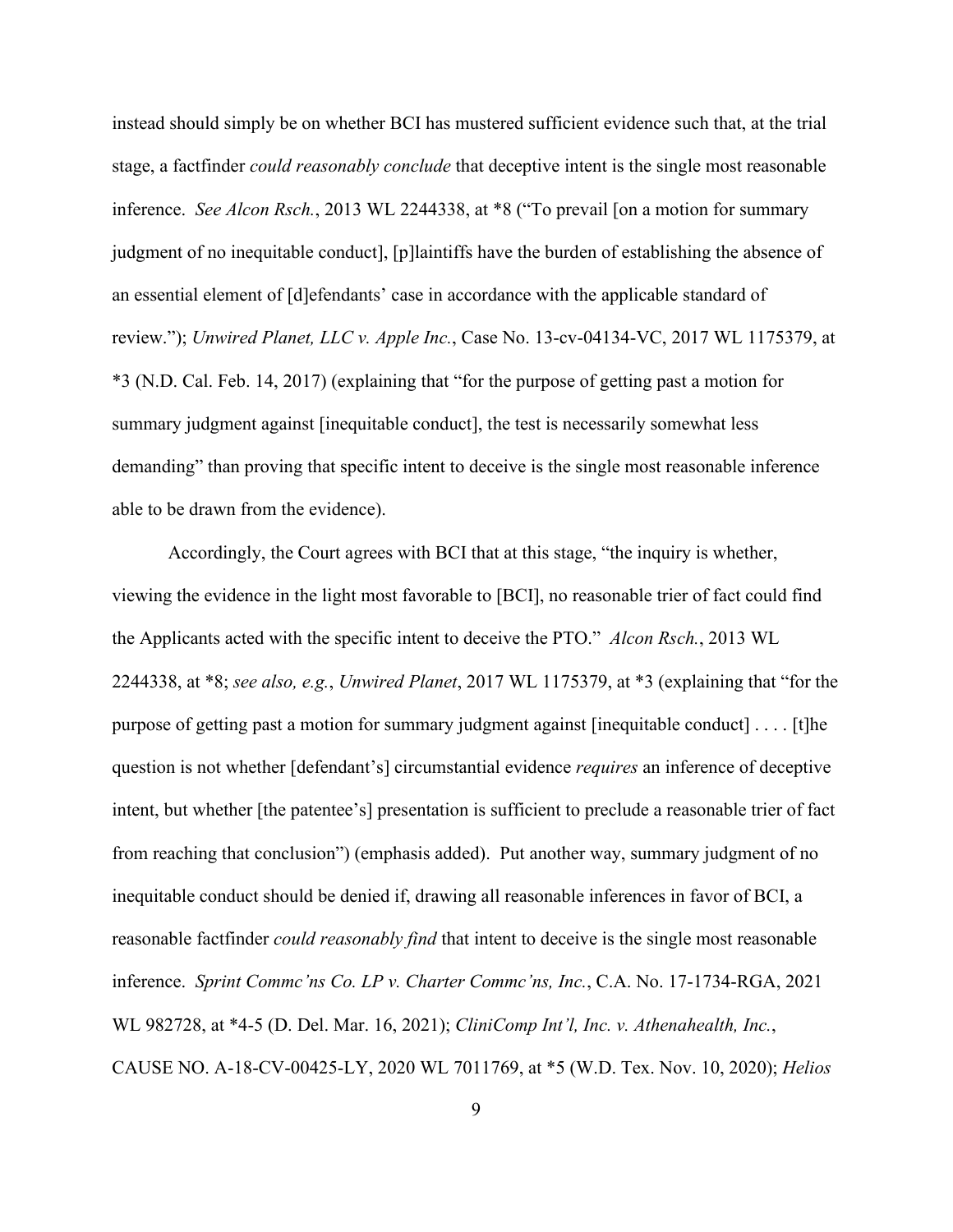*Software, LLC v. Awareness Techs., Inc.*, C.A. No. 11-1259-LPS, 2015 WL 12806482, at \*13 (D. Del. Apr. 13, 2015).

## **B. Applying the Correct Legal Standard to the Evidence**

In the Court's view, once the correct legal standard is applied to the facts, Sysmex's Motion should be denied. To that end, the Court will briefly summarize the evidence that BCI has put forward to create a triable issue of fact with respect to knowledge/deceptive intent on the part of Horie, Nagai and Narisada.

With regard to Horie, BCI points to the following evidence as sufficient to enable the trier of fact to determine that the single most reasonable inference is that Horie knowingly and intentionally deceived the PTO by failing to disclose the withheld information during prosecution of the asserted patents, (D.I. 429 at 4, 6-9; BCI's Summary Judgment Presentation, Slide 122):

- Horie is intimately familiar with Sysmex, Sysmex's patents and patent applications and hematology analyzers, he prosecuted over 400 patents for Sysmex since 2004, and he collaborated with Narisada in drafting the claims for at least the '350 patent. (D.I. 302 at 32, at ¶ 56; D.I. 430, ex. 46 at PRIV0551, 0552, 1056, 1118, 1121; D.I. 430, ex. 47 at 74- 75); 4
- In 2015 and 2016, during prosecution of a different Sysmex patent application, Horie argued patentability over a 2007 publication of Chapter 7 of the XE-2100 Main Unit Manual. (D.I. 302 at 33, at ¶ 57; D.I. 430, ex. 48);
- During prosecution of the asserted patents, Horie submitted a reference known as the Kresie reference, which mentions the XE-2100's ability to analyze body fluids but does not contain details regarding the structure and operation of the XE-2100. Horie also submitted a European version of the XE-2100 Instructions for Use, which does not describe the device's

<sup>&</sup>lt;sup>4</sup> Horie did not draft the specification of the asserted patents. (D.I. 437, exs. 92-93)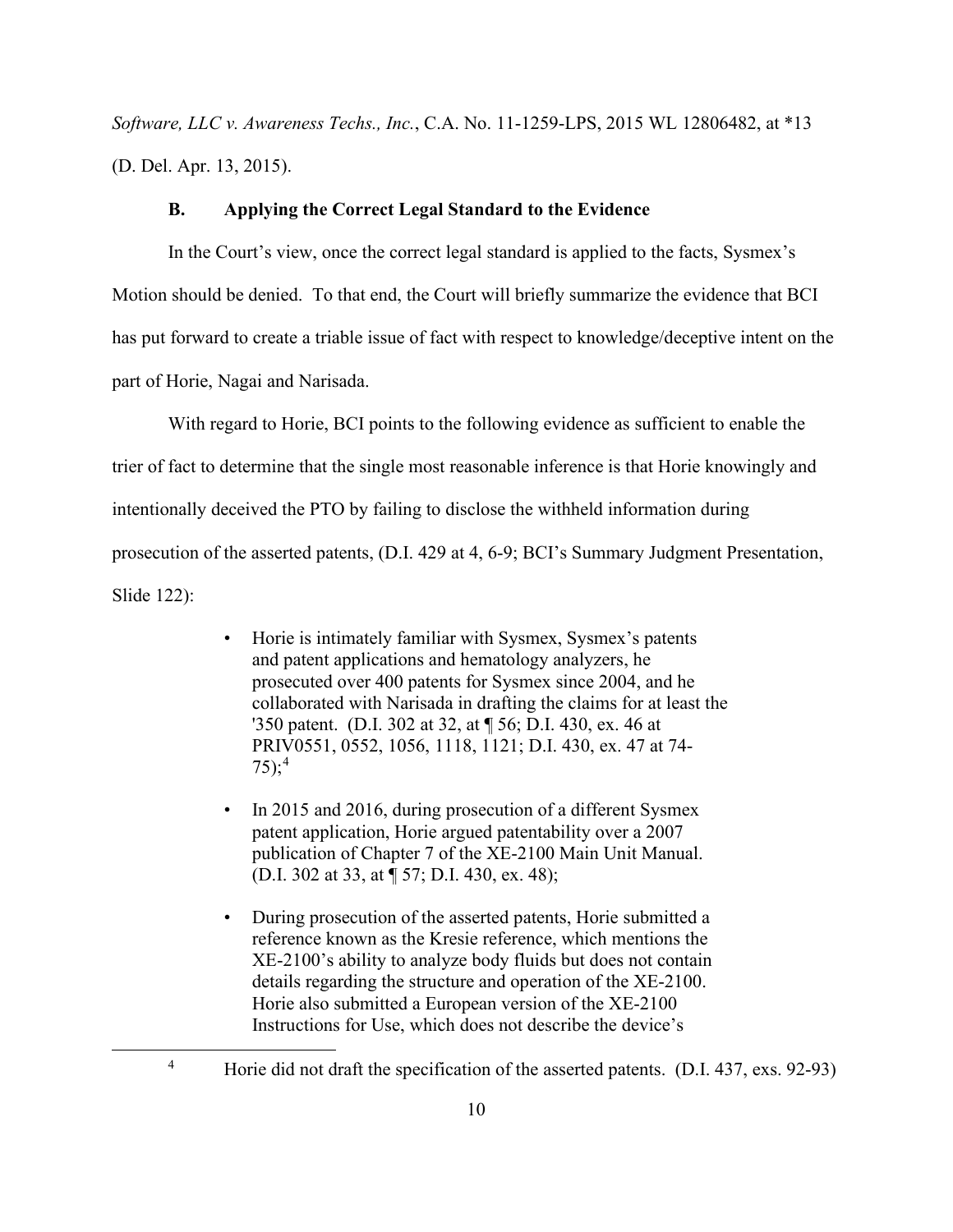functionality relating to body fluids. (D.I. 302 at 33, at  $\P$  59; '350 patent at 4; D.I. 430, ex. 49 at SYSMEXUS0005832, - 5848; D.I. 430, ex. 50 at SCorp-Del00128194);

- Some sections of the specifications for the asserted patents are identical to material in the XE-2100 IPU Manual, such as the choice of measuring modes for body fluids and the instruction to run a background check and auto rinse before analyzing body fluid samples. (D.I. 302 at 23-24, at ¶ 37; D.I. 416, ex. 8 at SCorp-Del00257798);
- Several figures of the asserted patents are similar to or identical to figures contained in the XE-2100 Main Unit Manual. ('350 patent at Figs. 1, 2, 4, 5, 8; D.I. 430, ex. 45 at BCID002254, BCID002294, BCID002445, BCID002446, BCID002467);
- Horie had a motive to obtain patents for Sysmex that would cover BCI's products, so that Sysmex could prosecute an infringement case against BCI following BCI's patent infringement suit against Sysmex in the United States District Court for the Northern District of Illinois. (D.I. 302 at ¶¶ 68- 69); and
- While Horie denied knowledge of the withheld information, he did not answer several questions relating to his familiarity with the XE-2100 during his deposition, in light of his counsel's invocation of attorney-client privilege/work product. (*See, e.g.*, D.I. 430, ex. 51 at 131-39) So it is not as if the substance of Horie's testimony on this issue is detail-laden.

As for Nagai and Narisada, BCI points to the following evidence as sufficient to enable the trier

of fact to determine that deceptive intent is the single most reasonable inference for their non-

disclosure of the withheld information, (D.I. 429 at 4-5, 9-11; BCI's Summary Judgment

Presentation, Slide 123):

• Nagai was involved in the development of the hardware and software for the XE-2100. (D.I. 416, ex. 10 at 43);<sup>5</sup>

<sup>5</sup> Sysmex asserts (and BCI does not dispute) that at the time when Nagai was involved in the development of the XE-2100, the device did not yet have an approved body fluid application. (D.I. 436 at 4 (citations omitted))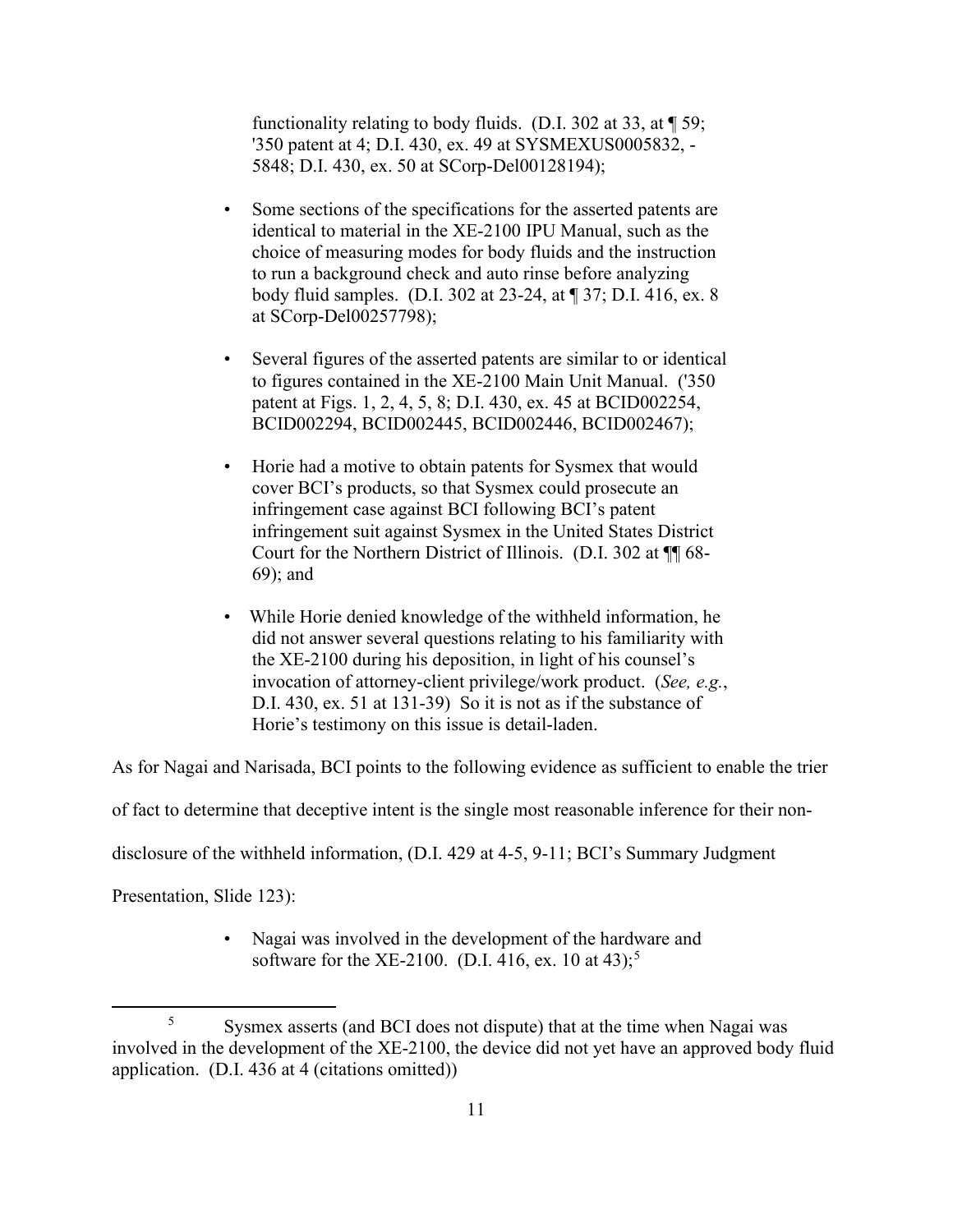- Narisada was involved in the development of the software for the XE-2100. (D.I. 430, ex. 47 at 29);
- Nagai was copied on a March 2004 e-mail attaching a draft of Appendix C of the XE-2100 IPU Manual, and he was one of the recipients of another March 2004 e-mail requesting a meeting to discuss the "North American Body-Fluid Specifications[,]" (D.I. 430, ex. 52T);
- In May 2004, Narisada both received an e-mail containing a draft of Appendix C, and e-mailed Appendix C to another individual. (*Id.*, exs. 53, 54);
- In June 2004, Narisada e-mailed Appendix C to another individual and requested that a change be made to the document. (*Id.*, exs. 55, 55T; *see also* D.I. 408, ex. 9 at 137 (Narisada stating, while examining Appendix C, that "I was involved in the design change"));<sup>6</sup>
- Nagai and Narisada had significant experience in dealing with the PTO, as Nagai is a named inventor of 50 United States patents, (*id.*, ex. 56), and Narisada is a named inventor of 17 United States patents, (*id.*, ex. 57);
- Narisada collaborated with Horie in drafting the claims for at least the '350 patent, and was involved in the prosecution of Sysmex's patent applications in the United States. (*Id.*, ex. 47 at 75; *id.*, ex. 59 at PRIV2283, -2338, -2352, -2389); and
- Nagai and Narisada signed 37 C.F.R. § 1.63 declarations during prosecution of the asserted patents affirming their duty of candor and good faith dealing with the PTO. (*Id.*, exs. 49, 58). 7

<sup>6</sup> Narisada testified that he did not know whether he was involved in editing Appendix C. (D.I. 408, ex. 9 at 137, 141, 145)

<sup>&</sup>lt;sup>7</sup> As further evidence of inequitable conduct, BCI also contends that Nagai and Narisada were aware of market demands for a device that could analyze body fluid (to match the Bayer Advia 120 and BCI's own device) in the 2004-2006 timeframe, and that third parties communicated to the inventors that the XE-2100 could be modified to include a body fluid measuring mode. (D.I. 429 at 10-11; Tr. at 156-57) To this, Sysmex responds that BCI should not be able to rely on these facts because it did not include this theory in its pleading, even though the theory seems to be premised on documents that had been produced long before BCI's Second Amended Counterclaim for inequitable conduct was filed. (D.I. 436 at 6 n.6) The Court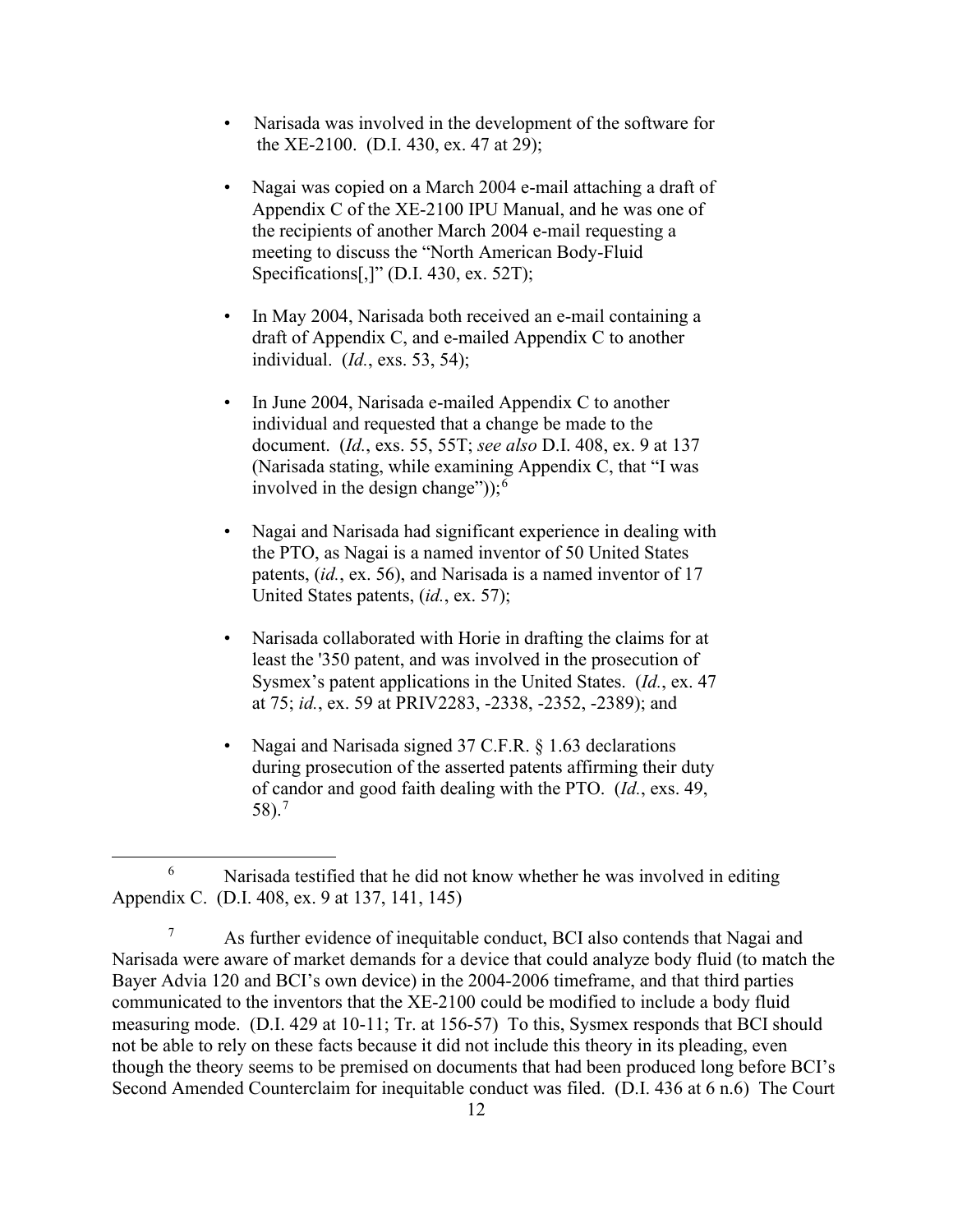This evidence withstands Sysmex's Motion. Below, the Court explains why this is so.

With regard to Horie, a factfinder could reasonably infer that during prosecution of the asserted patents, he was familiar with his long-standing client's hematology products, including the XE-2100 with Body Fluid Application (and, relatedly, that he was familiar with the XE-2100 IPU Manual and the XE-2100 Main Unit Manual). (D.I. 429 at 6-9) Indeed, as noted above, just a few years prior to prosecution of the asserted patents, Horie had distinguished another Sysmex patent over a 2007 publication of Chapter 7 of the XE-2100 Main Unit Manual.<sup>8</sup> Moreover, during prosecution of the asserted patents, Horie cited to references that discussed the XE-2100 and its body fluid application, including the Kresie reference (although those references did not go into great detail about the device's body fluid application). If there is good evidence that Horie had real familiarity with the XE-2100 as of the relevant timeframe, then a factfinder could infer that Horie also was familiar with *all of the relevant characteristics of that device* (including the details relating to its body fluid measuring mode) at that time.

declines to resolve this issue, as it need not consider these facts to determine that the Motion should be denied.

<sup>&</sup>lt;sup>8</sup> It appears to be undisputed that Chapter 7 did not include a reference to the XE-2100's body fluid application. (D.I. 436 at 2; Tr. at 165) Nevertheless, the factfinder could infer from this evidence that Horie gained knowledge of the XE-2100 at least a few years before prosecution of the asserted patents. Sysmex attempts to argue that this 2007 manual is irrelevant to inequitable conduct because it is not prior art, (D.I. 436 at 2; Tr. at 113, 116), citing to a decision in which the United States Court of Appeals for the Federal Circuit affirmed a district court's ruling that the patentee did not commit inequitable conduct by not disclosing a device that was not prior art to the patent examiner, *N. Telecom, Inc. v. Datapoint Corp.*, 908 F.2d 931, 940 (Fed. Cir. 1990). That argument is not persuasive here because BCI is not attempting to argue that the 2007 manual is itself prior art. Rather, BCI's point is that Horie's argument about the patentability of another Sysmex patent over the Chapter 7 Manual is evidence that Horie was aware of the XE-2100 (and aware of the fact that there were certain manuals that described how that device worked).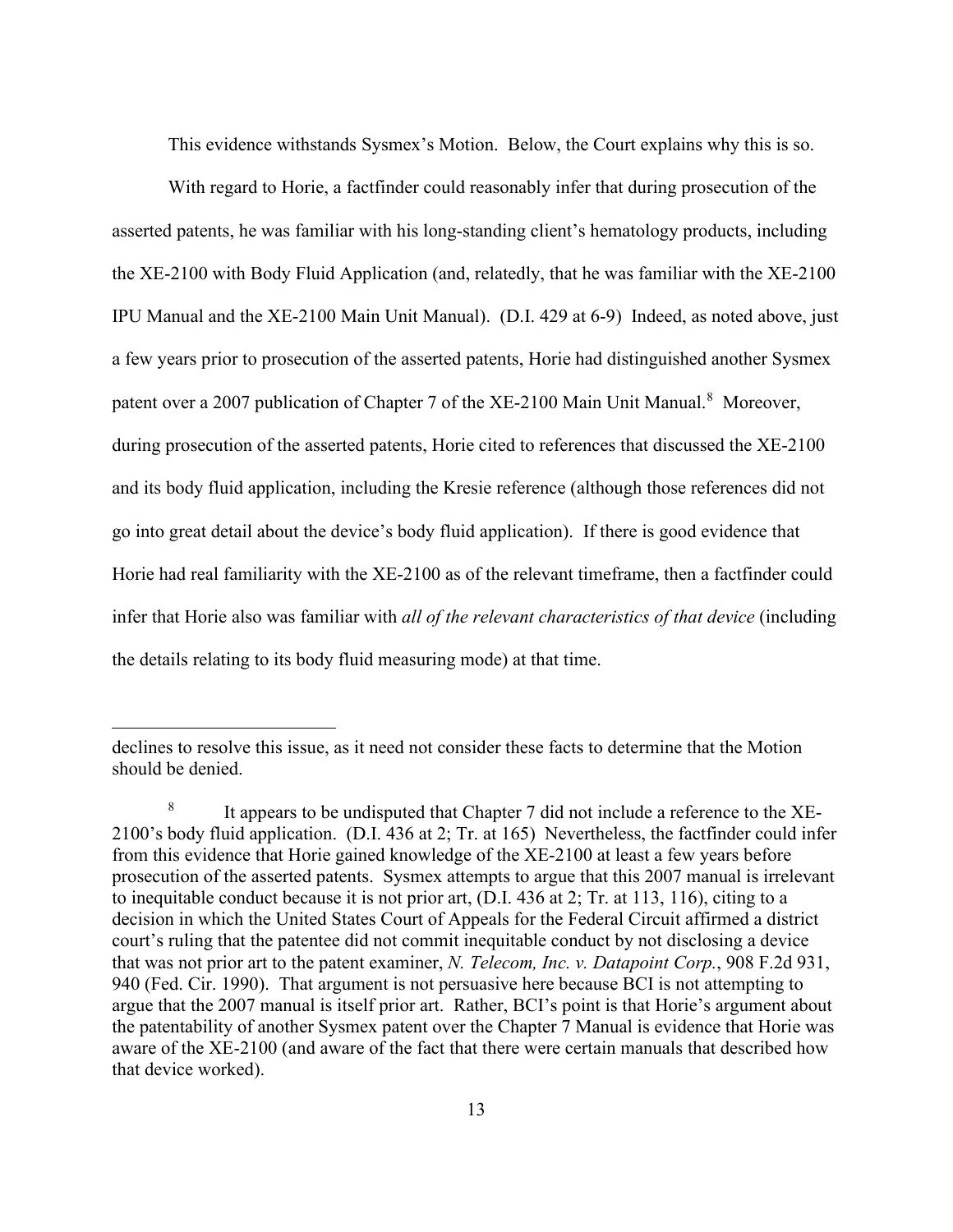Likewise, a factfinder could reasonably infer that Nagai and Narisada had the relevant knowledge of the withheld information in the relevant timeframe. After all, the two were *themselves involved in developing* the XE-2100. Now, to be sure, they developed the device long before the patent applications at issue here were filed. But in the Court's view, the simple fact that these two individuals were centrally involved in creating the XE-2100 is pretty important. (Tr. at 130) It seems a fair inference that if the two developed the device in the first instance, then they would have continued to be familiar with the device's progression over the years (including its addition in 2004 of a body fluid application, and the fact that there were related manuals that described that device). (D.I. 429 at 9-11; Tr. at 130-31) This inference could be further bolstered by the fact that both Nagai and Narisada were copied on e-mails in 2004 containing drafts of the XE-2100 IPU Manual. This is especially so as to Narisada, who appeared to be involved in the editing of Appendix C of that manual (which specifically covers the XE-2100's body fluid application). And the inference could further be amplified by the fact that from the time when they developed the XE-2100 (1997-2000) through to when the relevant patent applications were filed (2018-2019), Nagai and Narisada continued to work at Sysmex (in a similar subject matter field to that of the XE-2100). (Tr. at 130-31, 133, 159-60)

A factfinder could also infer that Horie, Nagai and Narisada, who were well aware of the disclosure obligations of a patent applicant, *intended* to conceal the withheld information, while submitting less detailed information regarding the XE-2100 to the PTO during prosecution of the asserted patents. (D.I. 429 at 6-11) It could be fairly inferred that, as Defendant argues, the three individuals withheld the material in order to enable their employer, Sysmex, to obtain patent protection in an area that would be beneficial to it (and perhaps detrimental to BCI). *See, e.g.*, *Am. Calcar, Inc. v. Am. Honda Motor Co.*, 768 F.3d 1185, 1190-91 (Fed. Cir. 2014)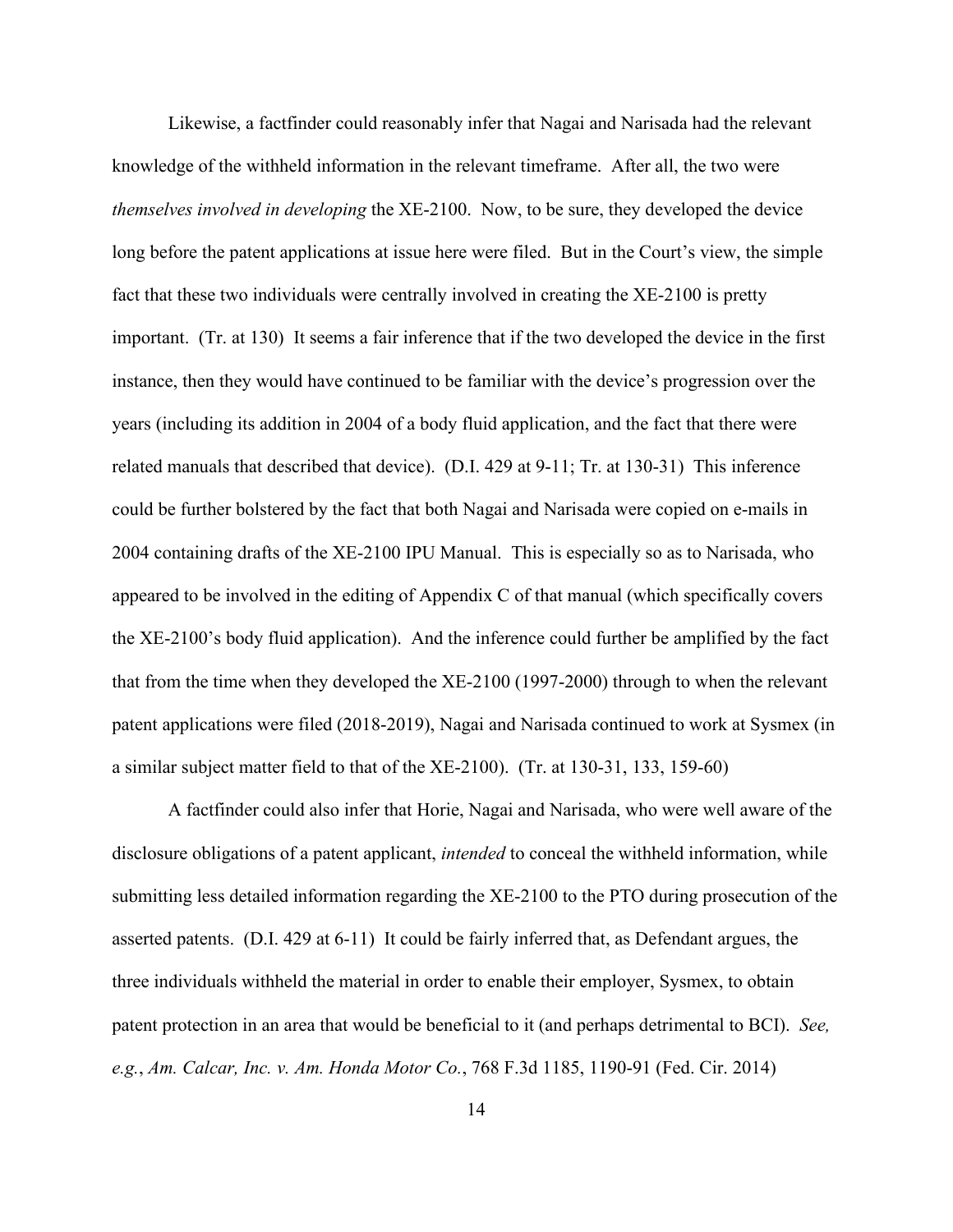(affirming the district court's judgment of inequitable conduct where the applicant provided a limited disclosure regarding a prior art system without providing its operational details, in order to allow "his patent application [to] succeed[]"); *Unwired Planet*, 2017 WL 1175379, at \*3 (concluding that the defendant has "supplied enough evidence to create a triable question of fact on deceptive intent" where the evidence, *inter alia*, "suggest[ed] that the inventors were intimately familiar with the undisclosed prior art [and] knowledgeable about their responsibilities to the PTO").

Sysmex suggests that the deposition testimony of Horie, Nagai and Narisada—in which the three individuals all claim to have no memory of the XE-2100 and/or its body fluid application, and no knowledge about the withheld information during prosecution of the asserted patents—should prevent any inference of knowledge and deceptive intent.<sup>9</sup> (D.I. 407 at 4-5; D.I. 436 at 4-6; Tr. at 111; *see also, e.g.*, D.I. 408, ex. 6 at 104-06, 109-10, 131-33; *id.*, ex. 8 at 78, 81-82; *id.*, ex. 9 at 109, 124, 137, 141, 145; D.I. 437, ex. 76 at 171-72) Of course, this is helpful evidence for Sysmex. And it is certainly possible that a factfinder could ultimately decide that what the three are saying is, in fact, accurate.<sup>10</sup> However, with BCI pointing to evidence that could enable a contrary reasonable inference of knowledge and deceptive intent, material disputed issues of fact remain. *See, e.g.*, *Neev v. Alcon LenSx, Inc.*, SACV 15-01538 JVS(JCGx), 2017 WL 6886670, at \*26 (C.D. Cal. June 30, 2017) (finding that a genuine dispute

<sup>&</sup>lt;sup>9</sup> Narisada testified that he remembered the FDA's approval of the body fluid application for the XE-2100, but did not remember when he was aware of that. (D.I. 408, ex. 9 at 167-68)

<sup>&</sup>lt;sup>10</sup> Witness credibility might be a big factor here—i.e., how these three individuals look and sound when they are making these denials. That is something that is not available to the Court at the summary judgment stage, but would be available to the District Judge at a trial.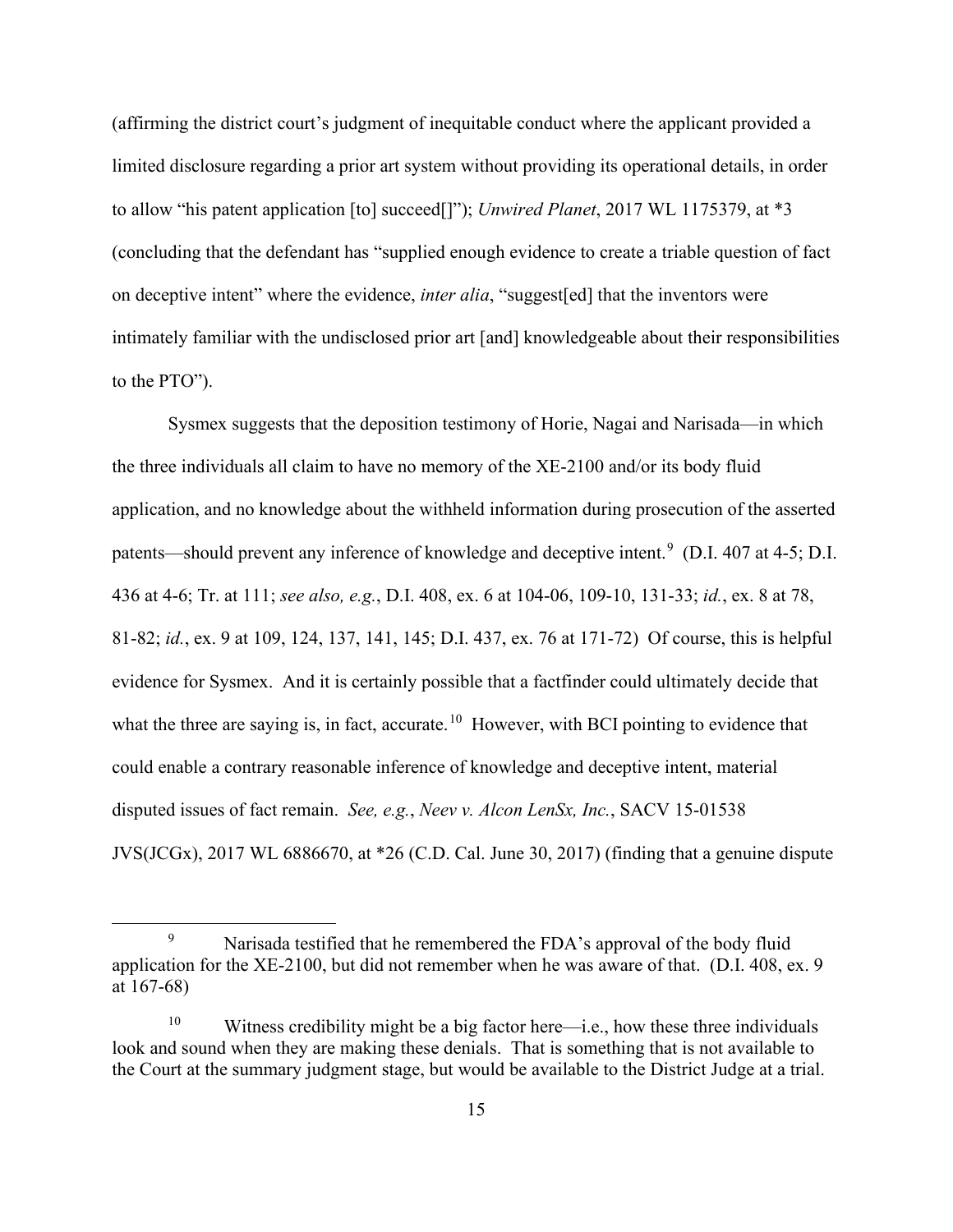of material fact regarding deceptive intent precluded summary judgment of no inequitable conduct, where, *inter alia*, the factfinder "is best suited to hear testimony and make the requisite credibility determinations"); *Unwired Planet*, 2017 WL 1175379, at \*3 (finding that inventors' declarations regarding their lack of deceptive intent did not resolve the factual dispute, because "if the inventors' self-reported state of mind were, as a rule, enough for summary judgment of no inequitable conduct, there would be little reason to allow fact-finders to draw inferences from indirect evidence in the first place").<sup>11</sup>

To be sure, proving inequitable conduct requires an uphill climb. And these allegations (especially if Horie, Nagai and Narisada's denials appear credible to the factfinder) may well not ultimately pass muster after a trial. But for the reasons set out above, the Court concludes that there are sufficient material disputes of fact to at least warrant a trial. *See Mitsubishi Heavy Indus., Ltd. v. Gen. Elec. Co.*, No. 6:10-cv-812-Orl-28KRS, 2012 WL 4336208, at \*4 (M.D. Fla. Sept. 21, 2012) (noting, in a case where the manager and patent agent accused of inequitable conduct denied intending to deceive the PTO, that "GE will face a tough task in meeting the 'single most reasonable inference' standard set forth in *Therasense,* but [concluding that] because credibility may be crucial[,] this question cannot be determined on summary judgment"); *see also CliniComp Int'l, Inc.*, 2020 WL 7011769, at \*5. And so it recommends that Sysmex's Motion be denied.

<sup>&</sup>lt;sup>11</sup> The Court also notes that Sysmex's key cases, (D.I. 407 at 6-7; Sysmex's Summary Judgment Presentation, Slide 57), were decided post-trial, not at the summary judgment stage, *see, e.g.*, *Barry v. Medtronic, Inc.*, 245 F. Supp. 3d 793, 796-97 (E.D. Tex. 2017); *Otsuka Pharm. Co. v. Sandoz, Inc.*, Consolidated Civil Action No. 3:07-cv-010000 (MLC), 2010 WL 11636594, at \*2, \*26-30 (D.N.J. Dec. 15, 2010); *Presidio Components, Inc. v. Am. Tech. Ceramics Corp.*, 723 F. Supp. 2d 1284, 1288, 1341 (S.D. Cal. 2010); *Union Oil Co. of Cal. v. Atl. Richfield Co.*, 34 F. Supp. 2d 1208, 1210 (C.D. Cal. 1998).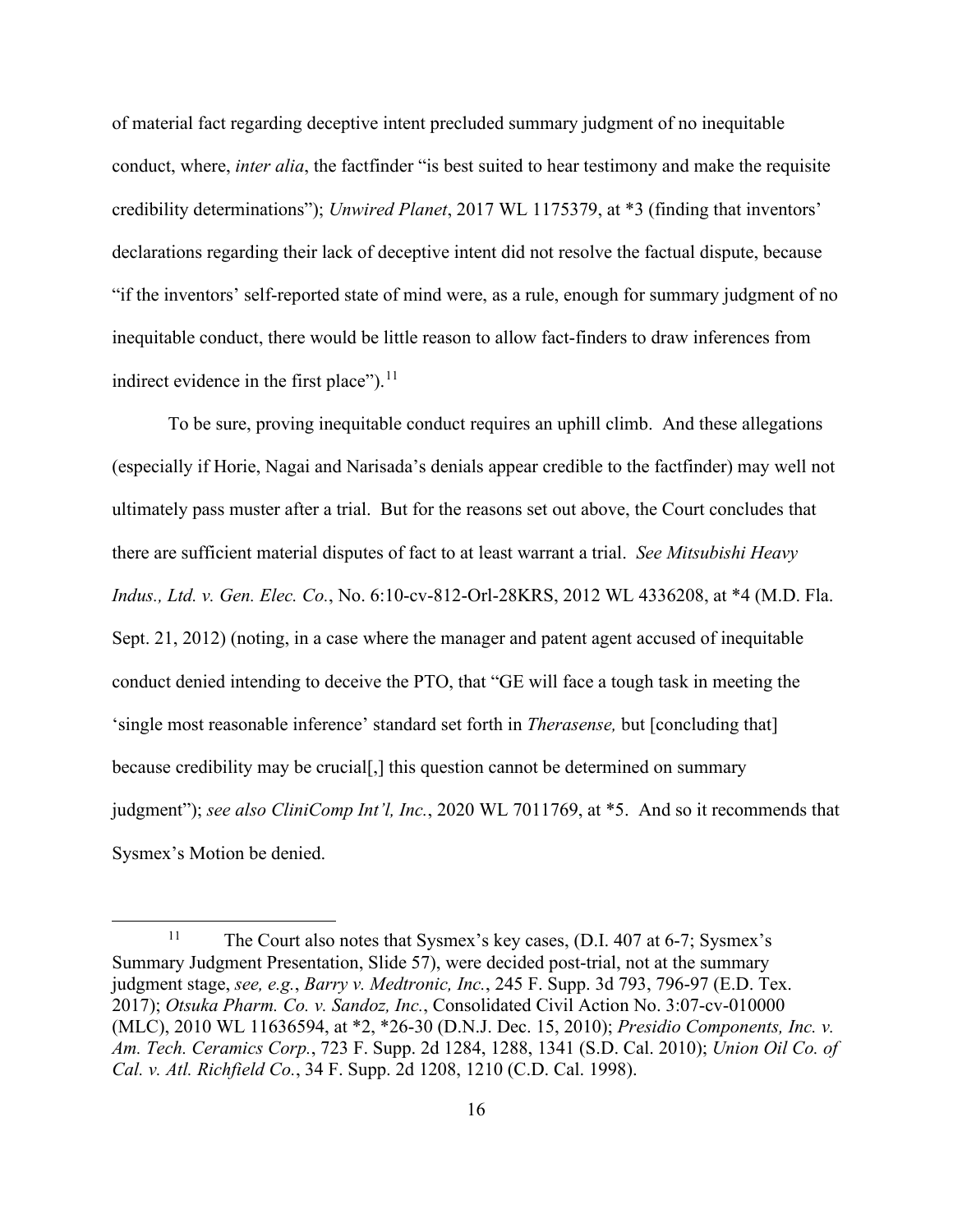#### **IV. CONCLUSION**

For all of the above reasons, the Court recommends that the District Court DENY Sysmex's Motion.

This Report and Recommendation is filed pursuant to 28 U.S.C. § 636(b)(1)(B), Fed. R. Civ. P. 72(b)(1), and D. Del. LR 72.1. The failure of a party to object to legal conclusions may result in the loss of the right to de novo review in the district court. *See Sincavage v. Barnhart*, 171 F. App'x 924, 925 n.1 (3d Cir. 2006); *Henderson v. Carlson*, 812 F.2d 874, 878-79 (3d Cir. 1987).

The parties are directed to the Court's Standing Order for Objections Filed Under Fed. R. Civ. P. 72, dated March 7, 2022, a copy of which is available on the District Court's website, located at http://www.ded.uscourts.gov. Objections to this Report and Recommendation are due by **May 11, 2022**. Responses to any objections are due by **May 16, 2022**.

Because this Report and Recommendation may contain confidential information, it has been released under seal, pending review by the parties to allow them to submit a single, jointly proposed, redacted version (if necessary) of the Report and Recommendation. Any such redacted version shall be submitted no later than **May 11, 2022** for review by the Court. It should be accompanied by a motion for redaction that shows that the presumption of public access to judicial records has been rebutted with respect to the proposed redacted material, by including a factually-detailed explanation as to how that material is the "kind of information that courts will protect and that disclosure will work a clearly defined and serious injury to the party seeking closure." *In re Avandia Mktg., Sales Pracs. & Prods. Liab. Litig.*, 924 F.3d 662, 672 (3d Cir. 2019) (internal quotation marks and citation omitted). The Court will subsequently issue a publicly-available version of its Report and Recommendation.